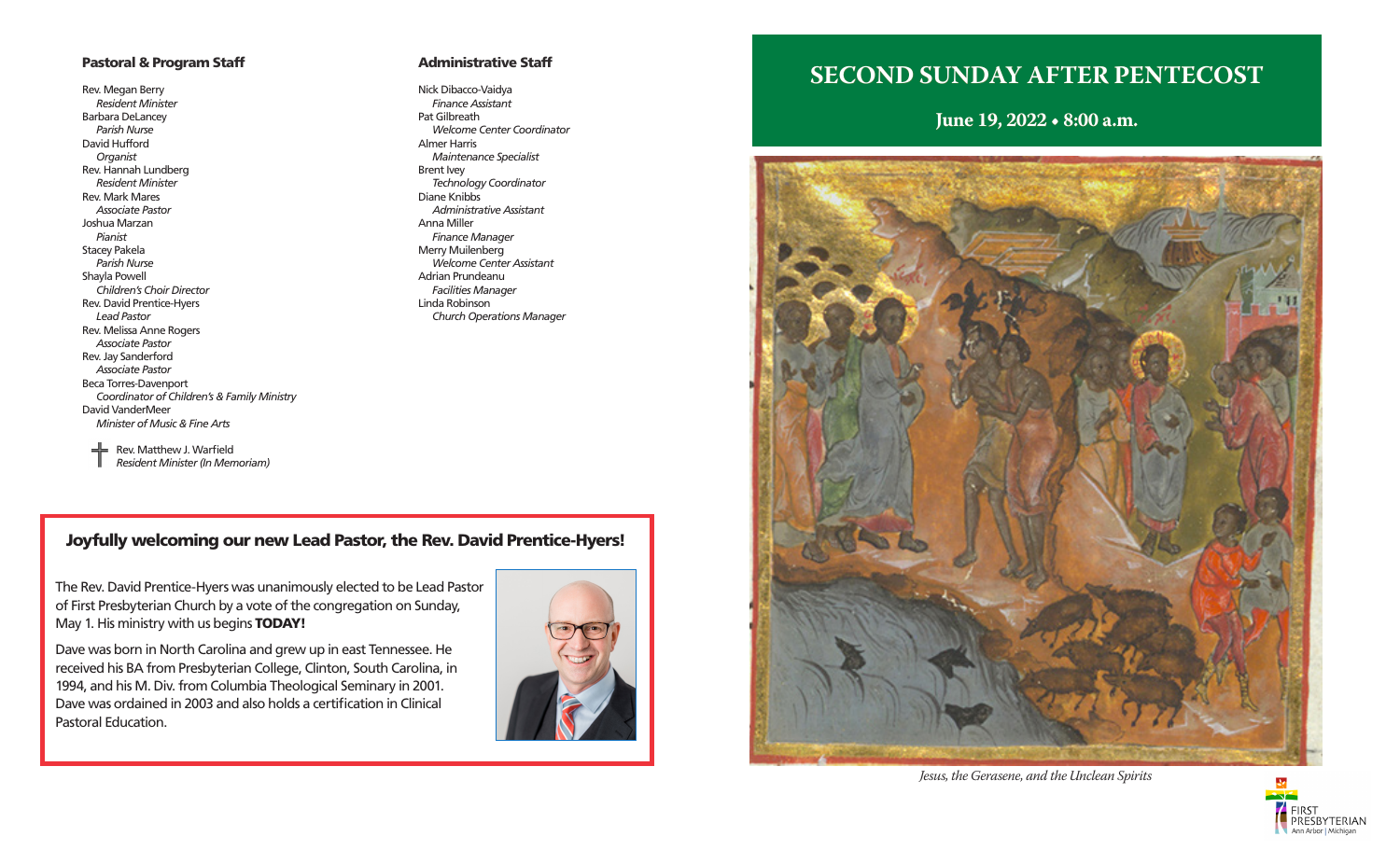Please join in reading and singing those parts of the service printed in **bold.**  \* When this symbol precedes an element of the service, please rise in body or spirit.

### **GATHERING**

|            | <b>OPENING VOLUNTARY</b>                                            | A New Hidin' Place                                  | H. T. Burleigh |  |
|------------|---------------------------------------------------------------------|-----------------------------------------------------|----------------|--|
|            |                                                                     | <b>WELCOME AND LIFE IN THE CHURCH</b>               |                |  |
|            | * CALL TO WORSHIP                                                   |                                                     |                |  |
|            | One: We gather in the presence of God, who loves us one and all.    |                                                     |                |  |
|            | All: We come, those who seem perfect, those who are at peace.       |                                                     |                |  |
|            | One: We come, those who feel tarnished, those who are discomforted. |                                                     |                |  |
| All:       | We come together to worship God,                                    |                                                     |                |  |
|            | One: all of us,                                                     |                                                     |                |  |
|            | all loved,                                                          |                                                     |                |  |
|            | all called,                                                         |                                                     |                |  |
|            | all forgiven,                                                       |                                                     |                |  |
| All:       | for all our hope is in God.                                         |                                                     |                |  |
| * HYMN 317 |                                                                     | In Christ There Is No East or West                  | MC KEE         |  |
|            | <b>CALL TO CONFESSION</b>                                           |                                                     |                |  |
|            | <b>PRAYER OF CONFESSION</b>                                         |                                                     |                |  |
|            | God of earthquake, wind, and fire,                                  |                                                     |                |  |
|            | God of healing touch and uniting love,                              |                                                     |                |  |
|            |                                                                     | God of our ancestors, neighbors, and grandchildren, |                |  |
|            | We are drawn by Your Spirit                                         |                                                     |                |  |
|            | calling out to our own souls,                                       |                                                     |                |  |
|            | for You are the source of all life.                                 |                                                     |                |  |

**the home to which we will return.**

**We are crafted in Your divine image: we rejoice; we fall short of Your perfect love: we lament; we contribute to the pain of others: we confess; we fear what we do not understand: we repent.**

Two more Summer Jazz Vespers will take place on Saturdays, July 16 and August 13, at 5 p.m. on the Front Lawn. The Paul Keller Jazz Quintet will lead these services. If the weather is inclement, the services will move inside to the Sanctuary. All are welcome to join us as we worship.

Local Mission Grant Program is gearing up. Every year First Pres supports our neighbors in need through grants to local community agencies. In 2021, we distributed \$73,000 through 12 grants each worth between \$5,000 –10,000. Some grants go to long-time partners while others go to new applicants. During January we will review our funding priorities and update the application process. Contact Martha Kershaw at mdkershaw@ sbcglobal.net if you would like to participate. Visit our web page at https://www.firstpresbyterian.org/mission/local-missions/local-mission-grant-program for more information.

The Chancel Choir is grateful to Imani Mchunu, soprano section leader ,and Catherine Moore, alto section leader, for sharing their gifts and talents with the choir while studying at UM. Below is what each of them will be doing in their next life chapter.

Imani has accepted a position with the US Army Chorus to be among the first wave of female singers enlisted into an historically all male ensemble. After basic training this summer, she will relocate to the DC area and sing for government-related events around the city. "How wonderful and pleasant it is when the people of God live together in harmony! (Psalm 133:1) Friends, I am truly blessed to have lived and grown in Christ at First Presbyterian since the Fall of 2020. Thank you for your outpouring of love and support over the last two years. God Bless You!"

**Catherine** will be moving back home to New Jersey, where she was recently appointed as the new Choir Director at Mendham Township Middle School. She also looks forward to building her own private studio of piano students, and finding a new choir to join in the greater New York City area. "May God continue to bless you in your vibrant ministry here at First Pres."

Robin Agnew retired from her position as Administrative Assistant June 9. She worked for First Pres for six years, enjoying the many interactions with members of the congregation as well as working with the amazingly wonderful admin staff. She leaves to have more time with her husband and extended family in Ann Arbor. We are grateful for Robin's excellent work and numerous contributions for six years. She will be deeply missed.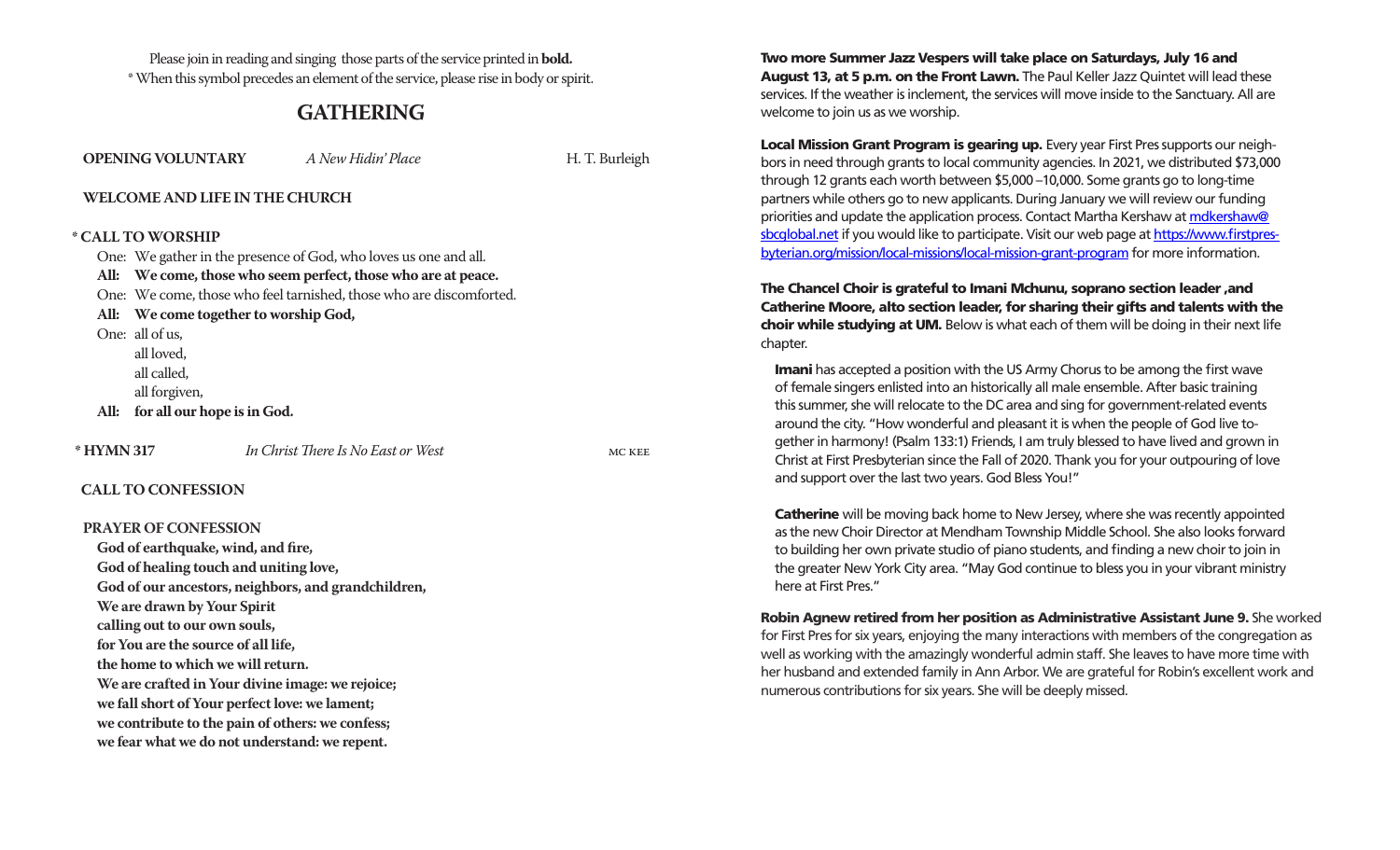Ukrainian Appeal: Our Presbyterian response to the situation in Ukraine will include both financial and technical assistance as the network of faith communities providing humanitarian assistance grows in the months ahead. The needs for the response are great. God's people are called on to stand in the "GAP" – Give | Act | Pray: Give: Gifts may be made to Presbyterian Disaster Assistance through First Pres. Checks marked "Ukraine" may be placed in the offering plate on Sunday or mailed to First Pres. Give online here: https://secure.myvanco.com/YM88/campaign/C-115MR. Act: Send gifts. Pray for peace.

Our June donations and financial contributions support the Hunger Ministry Program of the Presbytery of Detroit. Non-perishable food may be placed in the baskets provided in the Welcome Center on Sundays, Mondays–Thursdays, 9:00 a.m. to 5:00 p.m., and Fridays, 9:00 a.m. to 12:00 p.m. Financial gifts may be made by check or online. Donations will be coordinated by Presbyterian Women.

The Pentecost Offering 2022 will be received through the month of June. 60% of your Pentecost gift goes to exciting national Presbyterian ministries helping children, youth ministries and young adults develop their faith. 40% will support Growing Hope of Ypsilanti, Michigan, a local Washtenaw program that supports people to grow, prepare, and eat nourishing food through hands-on educational opportunities at their urban farm, education events, and community activism. Through workshops, trainings, and field trips, Growing Hope educates youth, adults, and seniors to enhance gardening experience and skills. Please give to the Pentecost Special Offering by clicking on the Donate to First Presbyterian Link on our website, or send a donation to the church office noting Pentecost Offering in the memo line.

Fast-Track this Summer! Fast-Track to Membership by joining with a pastor and two elders in the office of Rev. David Prentice-Hyers at 11 a.m. on select Sundays. The next opportunity to join is **TODAY**, June 19, at 11 a.m. The process takes about half an hour as we get to know you, and you get to know us! Following the joining, there will be a new member class for you to attend to complete the process (date to be determined). You don't need to register ahead of time. We'll be there and ready to receive you if the Holy Spirit leads you to join on one of those Sundays! There are more fast-track opportunities on July 10 and 24, and August 7 and 21. Speak to a Pastor or call the Church Office with questions! Come on in and join the First Pres party!

You already belong – now join! A new member class will be held on Sunday, June 26, from 4 to 6 p.m., at the home of Marti and Tim Wendler, just off Liberty Road on Ann Arbor's west side. If you've fast-tracked to membership, we hope you will complete the process with this class. If you are still thinking about membership, please join us to learn about First Pres, so that you can discern whether joining First Pres is what God is calling you to do. You can join as a full member or an affiliate member. Whoever you are, you already belong! We hope you will find a deeper connection with our whole congregation, and a vibrant, life-giving faith here at First Pres.

**In our return to You who never leave we seek Your transforming and renewing spirit, knowing You do not withhold yourself from us, not now, not ever: praise be to You, O God!...**

#### **SILENT PRAYER**



#### **ASSURANCE OF FORGIVENESS**

#### **\* PASSING OF THE PEACE**

*You are invited to share signs with one another of the peace we experience as God's people. Greet one another saying, "The peace of Christ be with you," and respond, "And also with you."*

#### **\* CONGREGATIONAL RESPONSE**

**Eternal are thy mercies, Lord; eternal truth attends thy word: Alleluia! Alleluia! Thy praise shall sound from shore to shore, till suns shall rise and set no more. Alleluia! Alleluia! Alleluia! Alleluia! Alleluia!** This is Stanza 3 of Hymn 327 *From All That Dwell Below the Skies* (lasst unserfreuen)

### **PROCLAIMING THE WORD**

#### **PRAYER FOR ILLUMINATION**

**FIRST SCRIPTURE READING** Psalm 22:19-28 This is the word of the Lord. **Thanks be to God.**